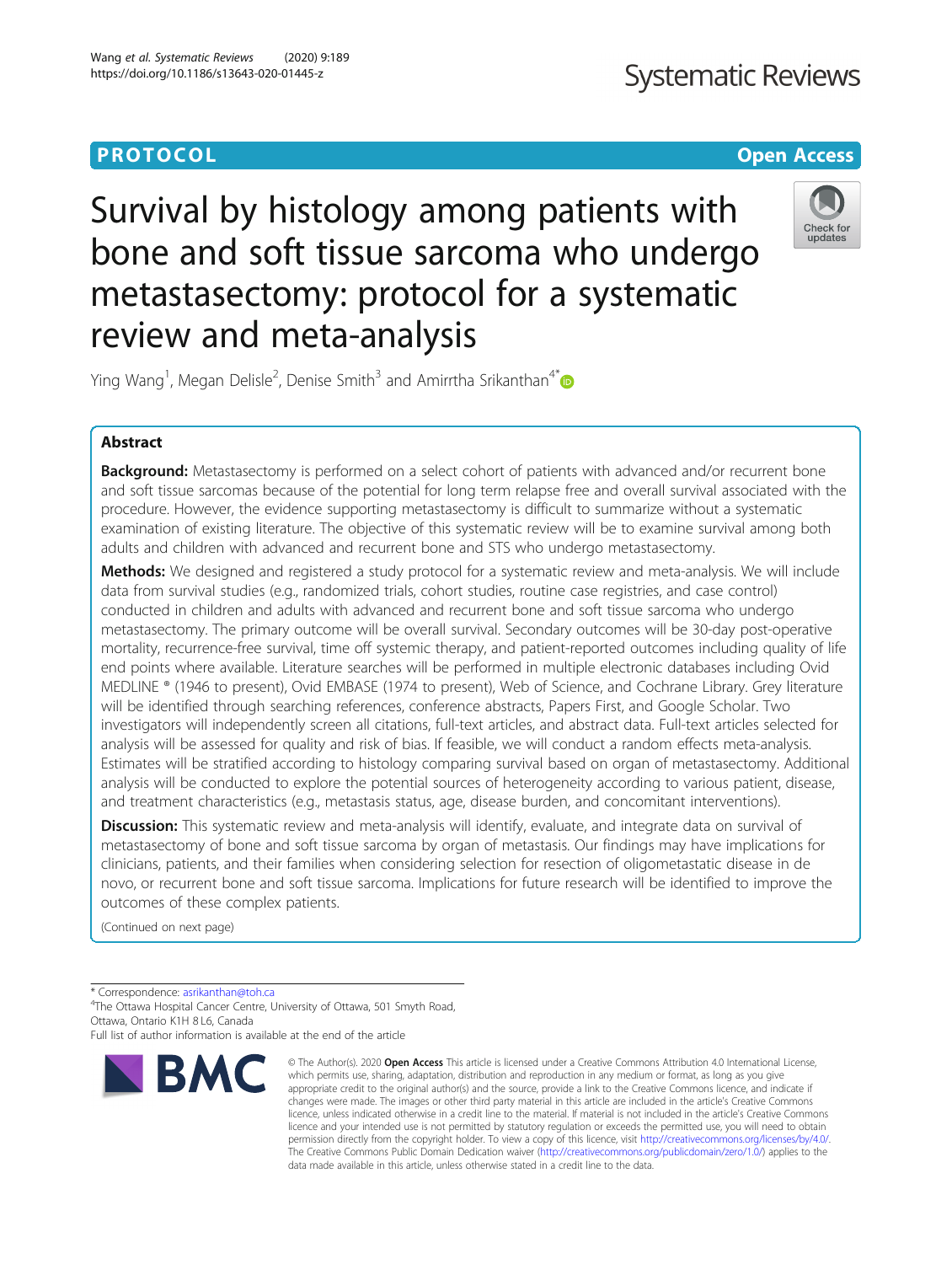#### (Continued from previous page)

Systematic review registration: PROSPERO CRD42019126906

Keywords: Metastasectomy, Resection, Pediatric sarcoma, Soft tissue sarcoma, Bone sarcoma, Metastasis, Survival, **Outcome** 

#### Background

Sarcomas are a relatively rare and highly heterogenous group of cancers originating from mesenchymal cells, haboring various histologies, and divergent natural history [\[1](#page-5-0)]. Bone and soft tissue sarcomas are two broad divisions within sarcoma. Approximately 20-50% of patients will develop metastasis from either bone or soft tissue sarcomas, presenting either as de novo or recurrent advanced disease [[2](#page-5-0)–[4](#page-5-0)]. Treatment of advanced, metastatic disease includes systemic therapy (such as chemotherapy, targeted therapy, and more recently immunotherapy), radiation therapy, ablation, and surgery [[5](#page-5-0)–[7\]](#page-5-0). Of the methods, surgical resection of metastasis (metastasectomy) is the accepted standard of care for a select cohort of sarcoma patients, as it is thought that, with careful clinical section, one can achieve long term relapse-free survival and potential cure [[8\]](#page-5-0).

The lung is the most common site of oligometastasis for bone and STS and has the most evidence supporting metastasectomy [\[9](#page-5-0)–[11](#page-5-0)]. However, the evidence is currently limited to multiple retrospective cohort studies, with great emphasis on osteosarcoma as histology. Soft tissue sarcomas are distinct from osteosarcomas, with a wide variety of histologies further differing in biologic behavior within soft tissue sarcomas. For example, Van Geel et al. from the EORTC demonstrated a 5-year overall survival of 38% among patients who underwent complete pulmonary metastasectomy [[12](#page-5-0)].

To date, two previous attempts have been made to systematically summarize survival statistics for pulmonary metastasectomy among patients with bone and soft tissue sarcoma, reporting 5-year overall survival of 20-34% for patients with bone sarcoma, and 13-25% for patients with soft tissue sarcoma [\[13](#page-5-0)]. These number demonstrate a wide range of survival and do not include survival outcomes for metastasectomy in extra-pulmonary sites. The current evidence is also limited in its assessment of the survival benefit of metastasectomy for extrapulmonary metastasis, such as hepatic or pancreatic metastasis [[14](#page-5-0), [15](#page-5-0)]. Thus, the evidence for pulmonary metastasis is extrapolated for patients with extrapulmonary metastasis. We hope to build up on current research and focus on reporting survival by individual histology comparing survival outcomes including patients with both pulmonary and extrapulmonary metastasis to facilitate accessible clinical information for individual patients.

This systematic review and meta-analysis will include patients with advanced bone or STS who undergo metastasectomy comparing overall survival among various clinical subgroups such as histology and location of metastasis so that patients with specific histologies are able to obtain a better estimate of survival. To our knowledge, a systematic review and meta-analysis has not been conducted on this topic.

### Methods

#### Protocol and registration

This present protocol has been registered within the international prospective register of systematic reviews (PROS-PERO) database (registration ID: CRD42019126906). The present study protocol is being reported in accordance with the reporting guidance provided in the Preferred Reporting Items for Systematic Review and Meta-Analysis Protocols (PRISMA-P) statement (see PRISMA-P checklist in Additional file [1\)](#page-4-0) [[16](#page-5-0)].

#### Characteristics of participants/eligibility criteria

Only studies meeting the following criteria will be included:

- Patients: Articles with one or two treatment arms including patients with de novo or recurrent metastatic bone sarcoma including osteosarcoma, chondrosarcoma, Ewing sarcoma, rhabdomyosarcoma, or STS of various histologies (see Table [1](#page-2-0) for details of specific STS histologies of interest). Patients of any age including children and adults will be included.
- Intervention: Articles including patients who undergo metastasectomy with the primary goal of increasing long-term survival.
- Comparators: Articles including patients who have metastatic bone or STS who do not undergo metastasectomy.
- Outcomes: Journal articles reporting on the survival outcome of the above-described patients, including reports of either median overall survival or survival follow-up of at least 1 year, whichever is the longer period to ensure an adequate amount of time has passed from time of metastasectomy.
- Other inclusion criteria: Peer-reviewed full text and original articles published in the English language.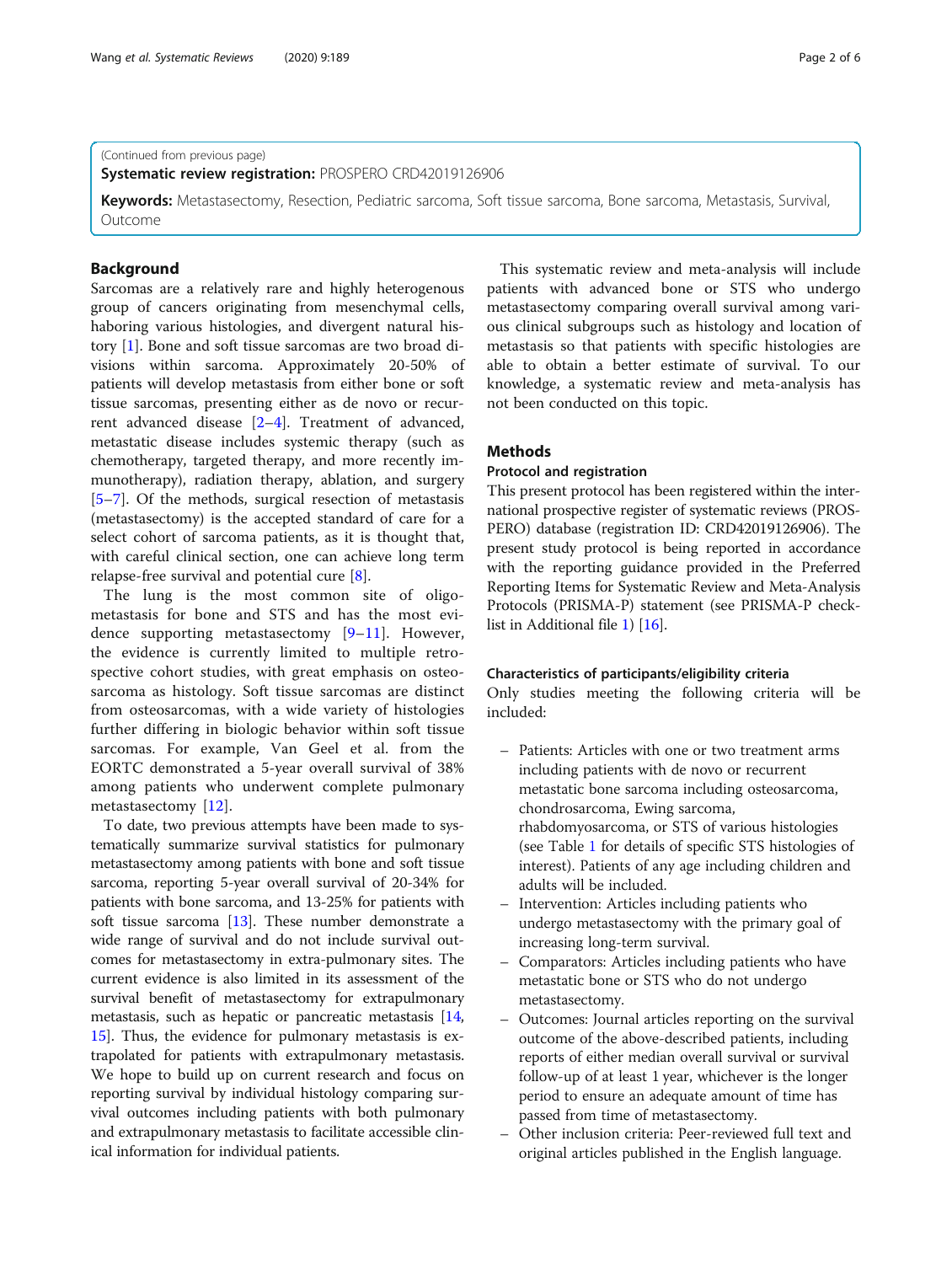<span id="page-2-0"></span>

|  |  |  | <b>Table 1</b> Eligibility criteria for inclusion into the systematic review |
|--|--|--|------------------------------------------------------------------------------|
|  |  |  |                                                                              |

| <b>PICO</b> | Inclusion criteria                                                                                                                                                                                                                                                                                                                                                                                                                                                                                                                                                                                                                                                                                                                                                                                                                                                                                                                                                                                                                                                    | Exclusion criteria                                                                                                                          |
|-------------|-----------------------------------------------------------------------------------------------------------------------------------------------------------------------------------------------------------------------------------------------------------------------------------------------------------------------------------------------------------------------------------------------------------------------------------------------------------------------------------------------------------------------------------------------------------------------------------------------------------------------------------------------------------------------------------------------------------------------------------------------------------------------------------------------------------------------------------------------------------------------------------------------------------------------------------------------------------------------------------------------------------------------------------------------------------------------|---------------------------------------------------------------------------------------------------------------------------------------------|
| Population  | - Either adults or children<br>- Diagnosed with STS, including any of the following histologies:<br>- Liposarcoma<br>- Leiomyosarcoma<br>- Undifferentiated pleomorphic sarcoma<br>- Synovial sarcoma<br>- Malignant peripheral nerve sheath tumor and triton tumor<br>- Alveolar soft part sarcoma<br>- Desmoid tumor<br>- Solitary fibrous tumor/hemangiopericytoma<br>- Fibrosarcoma or variants<br>- Vascular sarcoma<br>- Epithelioid sarcoma<br>- Clear cell sarcoma<br>- Desmoplastic small round cell tumor<br>- Extraskeletal myxoid chondrosarcoma<br>- Endometrial stromal sarcoma<br>- Extraskeletal osteogenic sarcoma<br>- Other STS not listed in the inclusion list<br>- Diagnosis of bone sarcoma, including any of the following<br>histologies:<br>- Osteosarcoma<br>- Chondrosarcoma<br>- Ewing's sarcoma<br>- Rhabdomyosarcoma<br>- Articles published up to March 31, 2019<br>- Articles published that incorporates either a comparison of, or<br>independent listing of populations outlined within intervention and/<br>or comparison group. | - Sarcomatoid epithelial tumors<br>- Gastrointestinal stromal tumors                                                                        |
|             | Intervention - Studies including subjects who underwent pulmonary, hepatic, or<br>other sites of metastasectomy for recurrent or de novo STS                                                                                                                                                                                                                                                                                                                                                                                                                                                                                                                                                                                                                                                                                                                                                                                                                                                                                                                          | Patients who underwent palliative surgery for symptomatic<br>purposes without complete resection of metastasis (e.g., divert<br>colostomy). |
| Outcomes    | - Studies including survival measurement of either a comparison, or<br>individual listing, of intervention and/or comparison group.<br>- Secondary outcomes include 30-day post-operative mortality, recur-<br>rence free survival, time off of systemic therapy, and patient-<br>reported outcomes including quality of life end points where<br>available.                                                                                                                                                                                                                                                                                                                                                                                                                                                                                                                                                                                                                                                                                                          | Studies that do not include mortality post metastasectomy as a<br>study outcome                                                             |

#### Articles will be excluded if:

- Focusing on evaluating the long-term outcomes of bone or STS undergoing curative-intent treatment without separately reporting survival outcomes for patients with resected recurrent/metastatic disease.
- Primary purpose of surgical resection of metastasis is not an attempt at the complete resection of metastasis to increase survival (e.g., surgeries for symptom palliation).
- Are abstracts, conference proceedings, editorials, letters, reviews, systematic reviews, and case studies containing less than five subjects.
- Full-text articles are not available after exhaustive searches to locate the texts.
- There were missing or insufficient data after a reasonable attempt at contacting primary authors.

### Information sources and search strategy

A structured search of major electronic databases will be performed in MEDLINE (Ovid), EMBASE (Ovid), Web of Science, and Cochrane Library. The secondary source of potentially relevant materials will be a search of grey or difficult to locate literature, including Google Scholar, Papers First, and conference abstracts from selected national and international symposia on oncology and surgery. For example, we will search for missed publications from presentation and abstracts in the last 3 years within the following: American Society of Clinical Oncology (ASCO) Annual Meeting, European Society of Medical Oncology (ESMO) Annual Meeting, Connective Tissue Oncology Society (CTOS), European Society of Surgical Oncology (ESSO) Annual Meeting, and Society of Surgical Oncology (SSO) Annual Meeting.

We will perform hand-searching of the reference lists of included studies, relevant reviews, clinical practice guidelines, or other relevant documents. Content experts and authors who are prolific in the field will be contacted if further expertise required outside of members of the group serving as content experts. The literature searches will be designed and conducted by the review team with the help of a health information specialist. A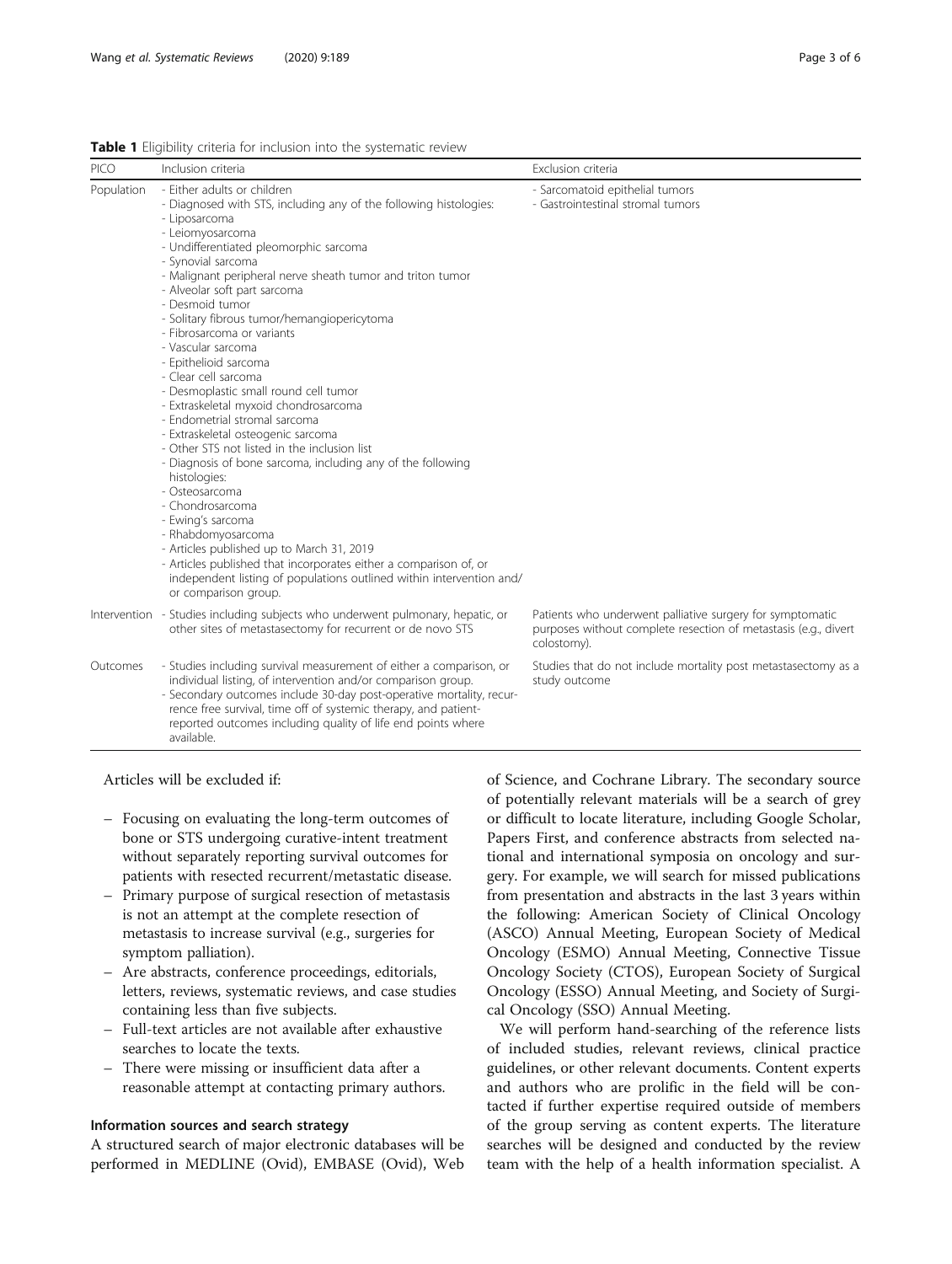draft search strategy for MEDLINE is provided in Additional file [2.](#page-4-0) Search results will be uploaded to DistillerSR (DistillerSR, Evidence Partners, Ottawa, Canada).

#### Screening and selection of studies

Following removal of duplicates, all articles identified from the literature search will be screened by two team members independently. First, the titles and abstracts of articles retrieved from the initial searches will be screened based on the eligibility criteria outlined above. Second, full-text articles will be assessed in detail and screened for eligibility. Third, references of key considered articles will be hand-searched to identify any relevant report missed in the search strategy. Any disagreements will be resolved by discussion to meet a consensus, if necessary. A flow chart showing details of studies included and excluded at each stage of the study selection process will be provided.

#### Data collection/extraction

Two researchers will use a pre-set data extraction form to independently extract data on baseline patient, disease, and treatment characteristics, as well as data relevant to our primary and secondary outcomes. Journal information (name of journal, year of publication, authors, study design, country of origin), baseline patient characteristics (median age at diagnosis, median age at metastasectomy, gender, size of intervention, and control populations where applicable), disease characteristics (histology, site of primary sarcoma, stage and grade of disease at initial diagnosis, sites of metastasis, and disease-free interval), treatment characteristics (receipt of chemotherapy and/or radiation therapy for primary or metastatic disease, resection of primary disease, organ of metastasectomy, type of resection, number of metastasis resected, size of largest metastasis, operative approach, completeness of resection, additional metastasectomies, and other organ directed treatment(s) for recurrent disease), and outcome(s) post metastasectomy. The primary outcome will be overall survival. Secondary outcomes will be a 30-day post-operative mortality, recurrence-free survival, time off systemic therapy, and patient-reported outcomes including quality of life end points where available (Additional file [3](#page-4-0)). The data extraction form may be adapted during the extraction process in case new and relevant information arises. A pilot data extraction will be performed on five articles. Discrepancies between two evaluators in extracted data will be reviewed and resolved by a third evaluator. Reviewers will not be blinded to the authors, institutions, or journal of publication.

Where extra information is required, such as assessing detailed study data in published studies, a reasonable attempt will be made to contact the primary author of the publication via email. If no reply is received within 2

attempts will be made to connect with study investigators, and involved studies will be excluded from the current systematic review.

#### Risk of bias of individual studies

We expect that our studies will be observational studies (case control or cohort studies), thus risk of bias will be evaluated using the Newcastle-Ottawa Scale (NOS) adapted for cohort studies [[17\]](#page-5-0). The NOS has a score range of 0-9 with articles scoring 7 or higher be considered as high quality. If there are eligible randomized controlled trials, risk of bias will be assessed using the revised Cochrane risk of bias tool for randomized trials RoB 2 [[18\]](#page-5-0). Risk of bias will be assessed at the outcome level. Two researchers will conduct study quality assessments independently. Any disagreements will be resolved in consultation with a third team member or by group discussion.

#### Data synthesis

Data presented in text and table form will be used to provide a qualitative description of included articles. The outcome study variables of interest are outlined above in the "Data collection/extraction" section and in Additional file [3.](#page-4-0)

Meta-analysis will be performed using a randomeffects model to assess the pooled estimation of survival by the organ of metastasectomy, measured by rate ratio. Where available, hazard ratio will be estimated based on published Kaplan-Meier curves [[19](#page-5-0)]. Statistical significance will be measured using 95% confidence interval (CI), and significance of the association set at  $p < 0.05$ . Heterogeneity between studies will be measured using the I-square statistic. In case of inadequate information, we will present data from individual studies without pooling for both primary and secondary outcomes.

#### Subgroup analysis

Subgroup analysis will be conducted based on the number of studies available with appropriate outcomes and covariates. A priori subgroup and sensitivity analysis are proposed with clinical rational as follows:

– Age (adults vs. children): Our inclusion criteria include both children and adults to avoid excluding potentially useful information, this will be accounted for during data analysis, as pediatric sarcoma may receive different chemotherapy regimens than adults and have different prognosis given general lack of comorbidities among children. We plan to group all studies together initially by histology, then perform sensitivity and subgroup analysis by age group (e.g., age < 18 years versus 18 years or older), if possible.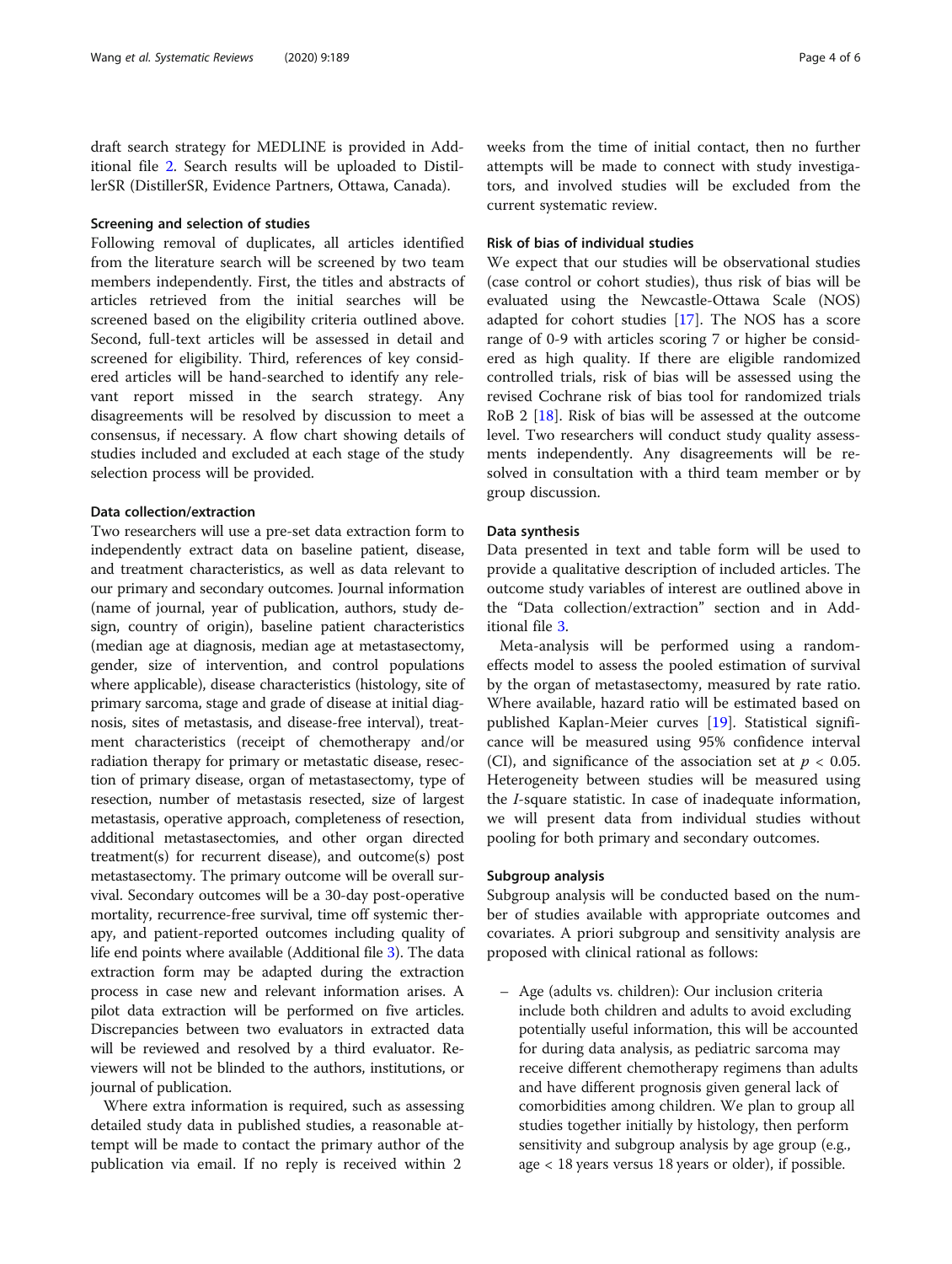- <span id="page-4-0"></span>– Year of publication (older vs. newer): Although the initial search is inclusive of all articles regardless of timing of publication, we plan on conducting stratified analysis on articles published from 1980 onwards to reflect survival in the more modern era of sarcoma therapies. This period was chosen to capture all relevant articles relating to the treatment of metastasis in bone and soft tissue sarcoma.
- Recurrent disease in the organ of metastasectomy only versus de novo metastatic disease will often entail different systemic therapies. For example, de novo metastatic disease will often receive both additional systemic chemotherapy and targeted treatment to the primary site of sarcoma. Thus, we will assess whether overall survival changes between these two categories of patients.
- For patients who undergo metastasectomy, we hypothesize that the organ of metastasis will also have an effect on our primary and secondary outcomes given the differing degree of difficulty in achieving a complete resection (e.g., metastasis in the lung versus brain). Given the predominance of literature supporting pulmonary metastasectomy, we plan on analyzing survival based on organ of metastasis: pulmonary vs central nervous system versus other organs undergoing metastasectomy.
- We hypothesize that disease burden will also have an effect on survival outcomes; thus, we would like to perform subgroup analysis based on a heavy versus light metastatic disease burden. The grouping of number of metastasis is to be specified within review.
- Although surgery is the mainstay of long-term survival for patients with metastatic sarcoma, other solid tumors such as colorectal cancer have demonstrated the improvement in survival when paired with peri-operative chemotherapy around the time of metastasectomy. If available, we would like to compare outcomes based on if patients received additional systemic or local therapies to surgery at the time of metastasectomy.

Data will be analyzed using STATA 14 (StataCorp. 2015. Stata Statistical Software: Release 14. College Station, TX: StataCorp LP). All results will be presented in accordance with the PRISMA guidelines.

#### Meta-biases

Funnel plot symmetry and trim and fill method will be used to assess publication bias. This will help identify potential publication bias across studies and selective reporting within studies.

#### **Discussion**

This described systematic review and meta-analysis will aim to provide a summation of the evidence of survival among advanced bone and STS patients who undergo metastasectomy and assess subgroups who may benefit more from the procedure. In an era with multiple local therapeutic modalities for treatment of metastatic disease, this article will provide a summation of work to spur on discussion for future prospective clinical trials.

Depending on the magnitude of the difference, our analysis may have implications for clinicians and patients when considering selection criteria for resection of oligometastatic disease in de novo, or recurrent bone and soft tissue sarcoma. These results may also help identify areas for further research to continue to improve the outcomes of these complex patients.

#### Limitations

This systematic review is limited by the retrospective nature of anticipated articles. This will include greater potential for biases given the non-randomized nature of the studies. Access to large datasets such as individual participant data could further improve estimates to help shape how future trials might be undertaken. At the review level, we anticipate a large number of studies to qualify, and the need to break down this meta-analysis into several studies to allow for a clearer interpretation of data.

#### Protocol amendments

Any major protocol amendments will be documented and submitted as a correction to the journal. Any minor protocol amendments will be referenced in the manuscript of the review.

#### Supplementary information

Supplementary information accompanies this paper at [https://doi.org/10.](https://doi.org/10.1186/s13643-020-01445-z) [1186/s13643-020-01445-z.](https://doi.org/10.1186/s13643-020-01445-z)

Additional file 1: PRISMA-P 2015 Checklist. Additional file 2:. Search strategy for OVID Medline. Additional file 3:. Key study variables and summary measures of interest to be extracted.

#### Abbreviations

ASCO: American Society of Clinical Oncology; CTOS: Connective Tissue Oncology Society; ESMO: European Society of Medical Oncology; ESSO: European Society of Surgical Oncology; PRISMA-P: Preferred Reporting Items for Systematic Review and Meta-Analysis Protocols; PROSPERO: International prospective register of systematic reviews; SSO: Society of Surgical Oncology; STS: Soft tissue sarcoma

#### Acknowledgements

None.

#### Authors' contributions

DS developed the search strategy. YW drafted the manuscript, and developed and piloted the data extraction form. All authors contributed to